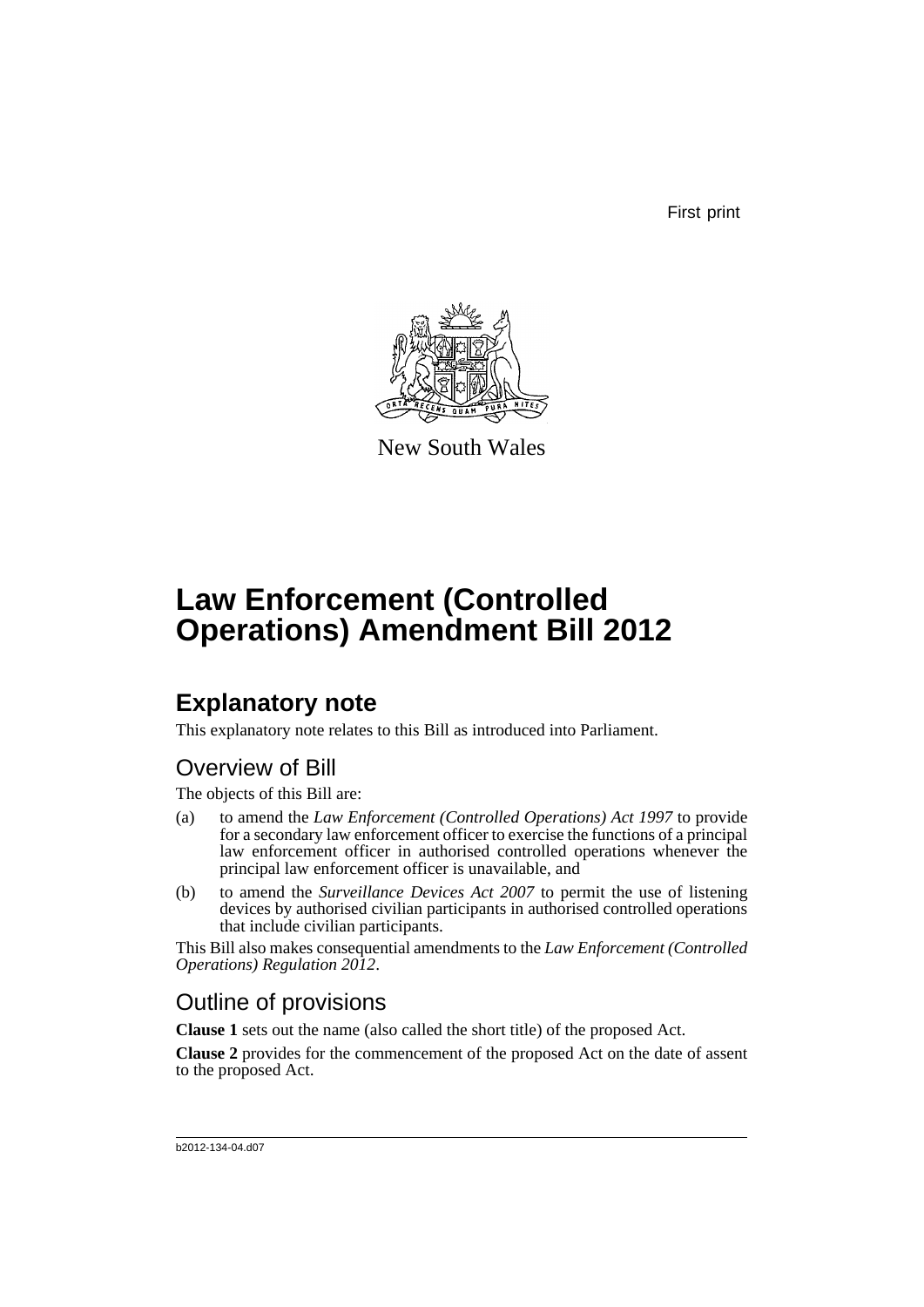Explanatory note

## **Schedule 1 Amendment of Law Enforcement (Controlled Operations) Act 1997 No 136**

**Schedule 1 [3]** requires an application for authority to conduct a controlled operation to nominate a principal law enforcement officer and a secondary law enforcement officer for the proposed operation. A controlled operation is an operation conducted for the purpose of obtaining evidence of or frustrating criminal activity or corrupt conduct and that may involve an activity that would otherwise be unlawful.

**Schedule 1 [4]** requires such an authority to identify the principal law enforcement officer and the secondary law enforcement officer for the operation. The principal law enforcement officer is to conduct, and to have responsibility for, the operation. The secondary law enforcement officer is to conduct, and to have responsibility for, the operation whenever the principal law enforcement officer is unavailable to do so. **Schedule 1 [1], [2] and [5]–[11]** make consequential amendments.

**Schedule 1 [12]** enables regulations of a savings and transitional nature to be made consequent on the enactment of the proposed Act.

#### **Schedule 2 Consequential amendment of Law Enforcement (Controlled Operations) Regulation 2012**

**Schedule 2** makes consequential amendments to the *Law Enforcement (Controlled Operations) Regulation 2012*.

## **Schedule 3 Amendment of Surveillance Devices Act 2007 No 64**

**Schedule 3** amends the *Surveillance Devices Act 2007* to permit the use of a listening device to record or monitor a private conversation where a party to the conversation is a civilian participant in an authorised controlled operation and the listening device is being used by that participant or another participant in the operation.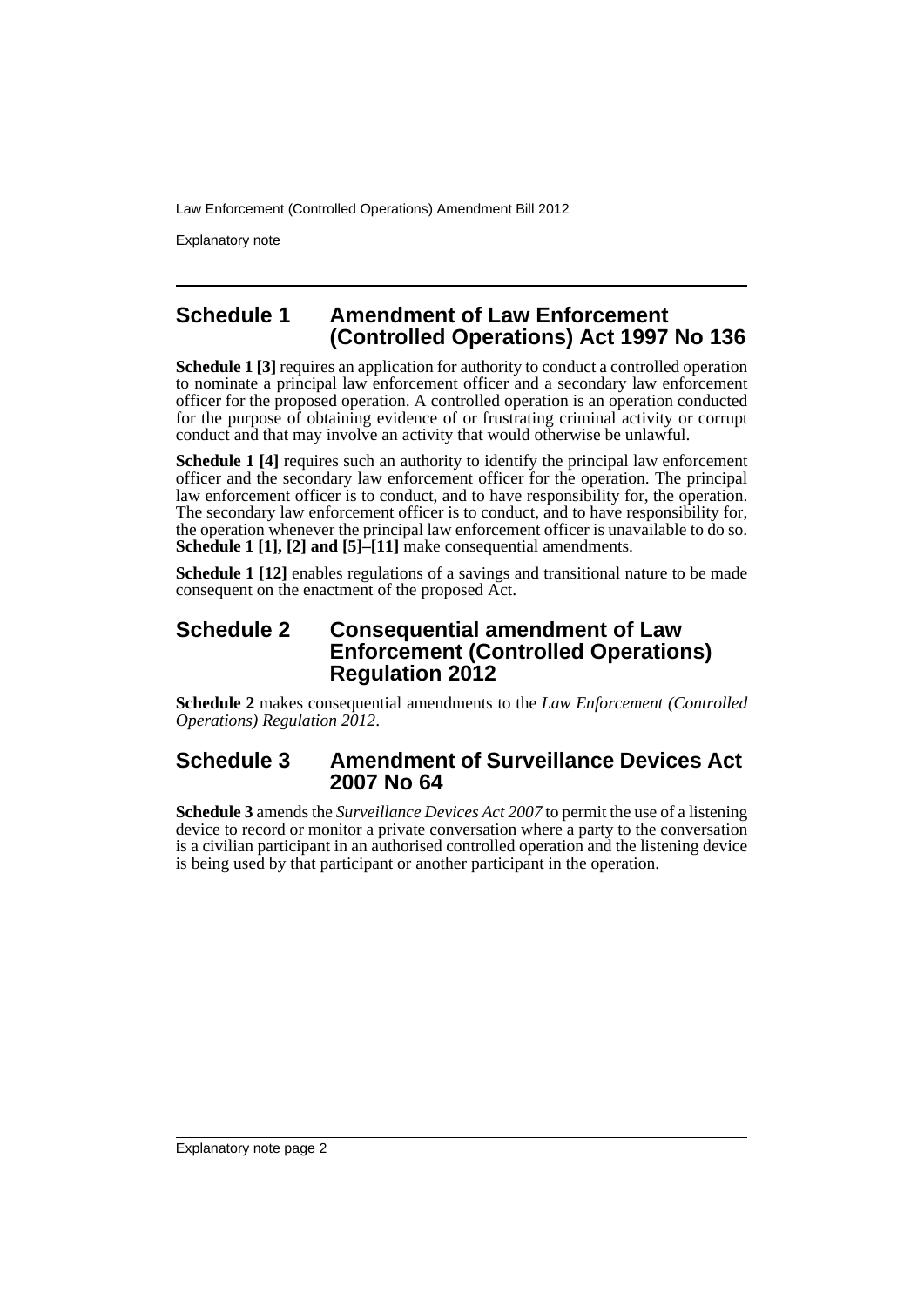First print



New South Wales

# **Law Enforcement (Controlled Operations) Amendment Bill 2012**

## **Contents**

|            |                                                                                       | Page |
|------------|---------------------------------------------------------------------------------------|------|
| 1          | Name of Act                                                                           |      |
| 2          | Commencement                                                                          | 2    |
| Schedule 1 | Amendment of Law Enforcement (Controlled Operations) Act<br>1997 No 136               |      |
| Schedule 2 | Consequential amendment of Law Enforcement (Controlled<br>Operations) Regulation 2012 | 5    |
| Schedule 3 | Amendment of Surveillance Devices Act 2007 No 64                                      |      |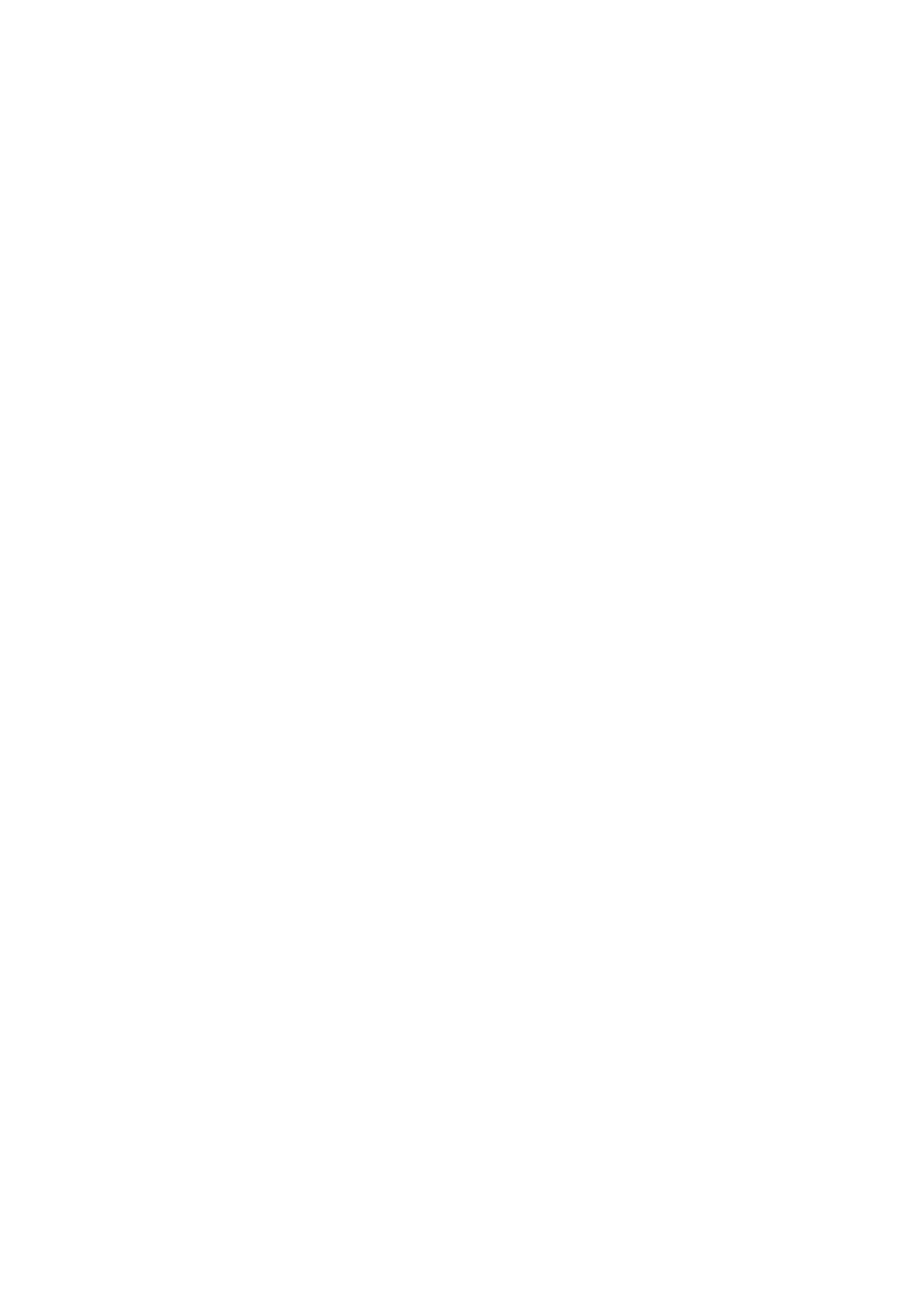

New South Wales

# **Law Enforcement (Controlled Operations) Amendment Bill 2012**

No , 2012

## **A Bill for**

An Act to amend the *Law Enforcement (Controlled Operations) Act 1997* to make provision for the role of a secondary law enforcement officer in controlled operations and to amend the *Surveillance Devices Act 2007* to make further provision with respect to the use of listening devices in controlled operations.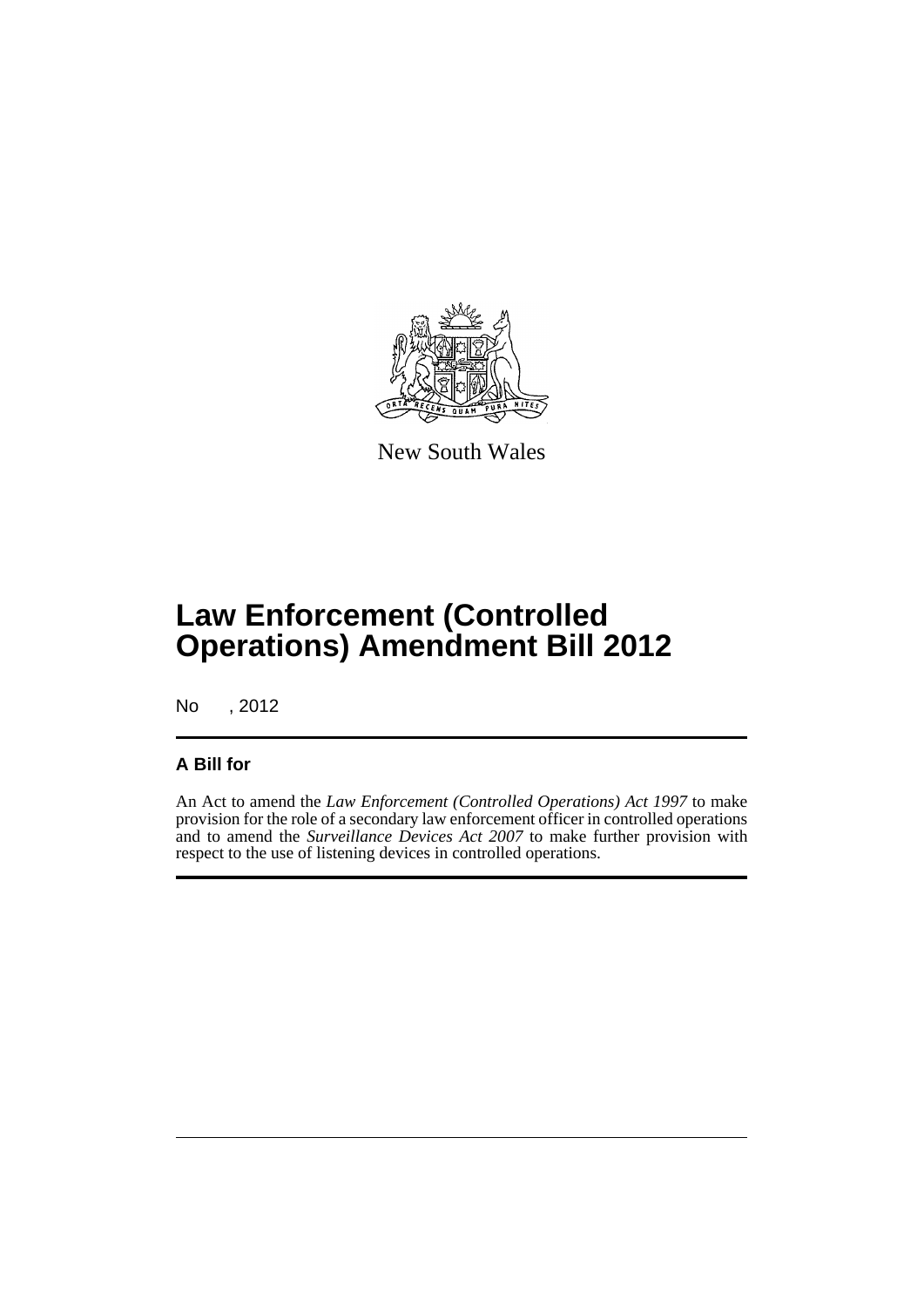<span id="page-5-1"></span><span id="page-5-0"></span>

| The Legislature of New South Wales enacts:                                     | 1             |
|--------------------------------------------------------------------------------|---------------|
| Name of Act                                                                    | $\mathcal{P}$ |
| This Act is the Law Enforcement (Controlled Operations) Amendment<br>Act 2012. | 3<br>4        |
| <b>Commencement</b>                                                            | 5             |
| This Act commences on the date of assent to this Act.                          | 6             |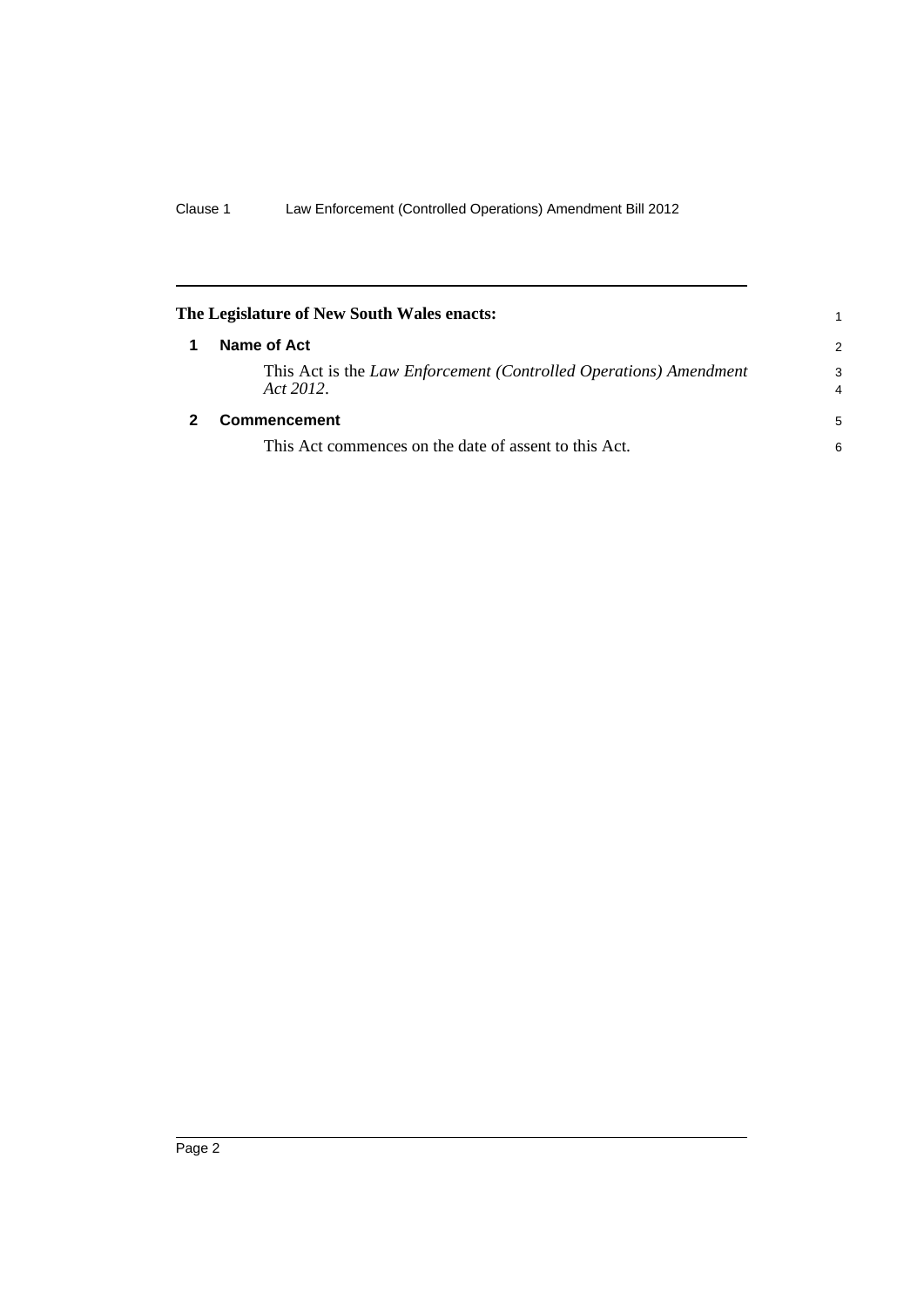Amendment of Law Enforcement (Controlled Operations) Act 1997 No 136 Schedule 1

#### <span id="page-6-0"></span>**Schedule 1 Amendment of Law Enforcement (Controlled Operations) Act 1997 No 136**

1

#### **[1] Section 3 Definitions** Omit the definition of *principal law enforcement officer* from section 3 (1). Insert instead: *principal law enforcement officer* for an authorised operation means the law enforcement officer who is identified by the authority for the operation as the principal law enforcement officer. **[2] Section 3 (1), definition of "secondary law enforcement officer"** Insert in alphabetical order: *secondary law enforcement officer* for an authorised operation means the law enforcement officer who is identified by the authority for the operation as the secondary law enforcement officer. **[3] Section 5 Applications for authorities** Insert after section 5 (2A) (d): (e) the names and ranks of the law enforcement officers nominated to be the principal law enforcement officer and the secondary law enforcement officer for the proposed operation. **[4] Section 8 Form of authority** Omit section 8 (2) (b). Insert instead: (b) must identify the principal law enforcement officer who is the person who is to conduct, and to have responsibility for, the operation, and (b1) must identify the secondary law enforcement officer who is the person who is to conduct, and to have responsibility for, the operation whenever the principal law enforcement officer is unavailable to do so, and **[5] Section 8 (3)** Insert ",  $(b1)$ " after "subsection  $(2)$   $(b)$ ". 27 28 29 30 31 32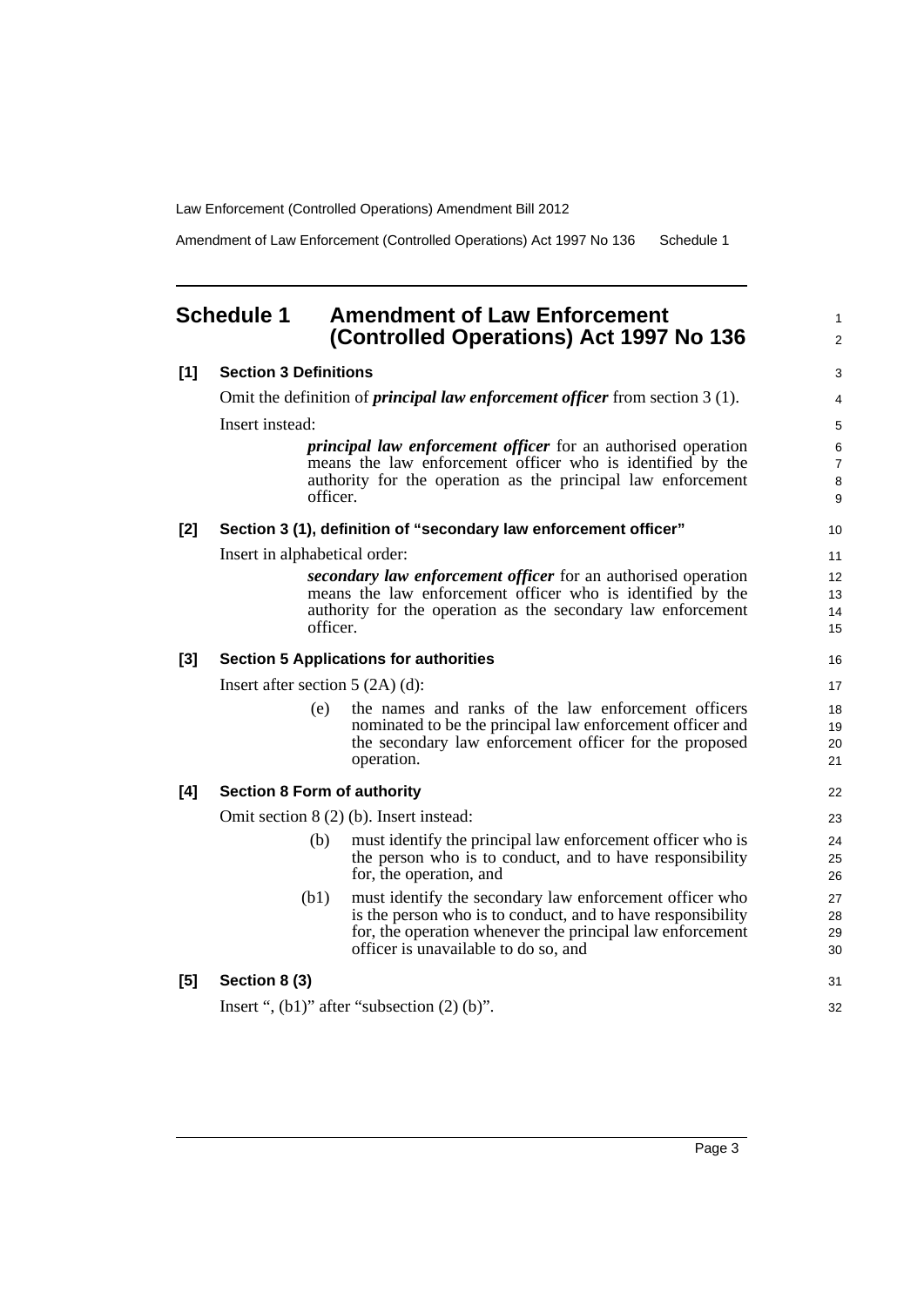Schedule 1 Amendment of Law Enforcement (Controlled Operations) Act 1997 No 136

| [6]    | Section 10 Variation of authority                                                                                                                                                                                                                                                                                                           | $\mathbf{1}$                   |
|--------|---------------------------------------------------------------------------------------------------------------------------------------------------------------------------------------------------------------------------------------------------------------------------------------------------------------------------------------------|--------------------------------|
|        | Insert after section $10(1)(b)$ :                                                                                                                                                                                                                                                                                                           | 2                              |
|        | (b1)<br>to provide for an alternative secondary law enforcement<br>officer for the operation,                                                                                                                                                                                                                                               | 3<br>4                         |
| $[7]$  | <b>Section 13B</b>                                                                                                                                                                                                                                                                                                                          | 5                              |
|        | Insert after section 13A:                                                                                                                                                                                                                                                                                                                   | 6                              |
|        | 13B<br><b>Functions of secondary law enforcement officer</b>                                                                                                                                                                                                                                                                                |                                |
|        | A function that is conferred on a principal law enforcement<br>officer for an authorised operation under Part 3 or 3A or the<br>regulations is taken to be conferred on the secondary law<br>enforcement officer for the authorised operation whenever the<br>principal law enforcement officer is unavailable to exercise the<br>function. | 8<br>9<br>10<br>11<br>12<br>13 |
| [8]    | Section 19 Exclusion of civil liability                                                                                                                                                                                                                                                                                                     | 14                             |
|        | Insert "or the secondary law enforcement officer" after "officer" wherever<br>occurring in section 19 (b) and (d) (ii).                                                                                                                                                                                                                     |                                |
| [9]    | <b>Section 19</b>                                                                                                                                                                                                                                                                                                                           | 17                             |
|        | Insert "secondary law enforcement officer," after "principal law enforcement<br>officer,".                                                                                                                                                                                                                                                  |                                |
| $[10]$ | Section 20I Documents relating to cross-border controlled operations                                                                                                                                                                                                                                                                        | 20                             |
|        | Omit "of a principal law enforcement officer of the agency" from<br>section $20I(f)$ .                                                                                                                                                                                                                                                      | 21<br>22                       |
|        | Insert instead "given to the chief executive officer".                                                                                                                                                                                                                                                                                      | 23                             |
| $[11]$ | Section 20J Register relating to cross-border controlled operations                                                                                                                                                                                                                                                                         | 24                             |
|        | Omit "the principal law enforcement officer for the operation made a report"<br>from section 20J $(2)$ (b) (viii).                                                                                                                                                                                                                          | 25<br>26                       |
|        | Insert instead "a report on the operation was made".                                                                                                                                                                                                                                                                                        | 27                             |
| $[12]$ | <b>Schedule 2 Savings and transitional provisions</b>                                                                                                                                                                                                                                                                                       | 28                             |
|        | Insert at the end of clause $1(1)$ :                                                                                                                                                                                                                                                                                                        | 29                             |
|        | any other Act that amends this Act                                                                                                                                                                                                                                                                                                          | 30                             |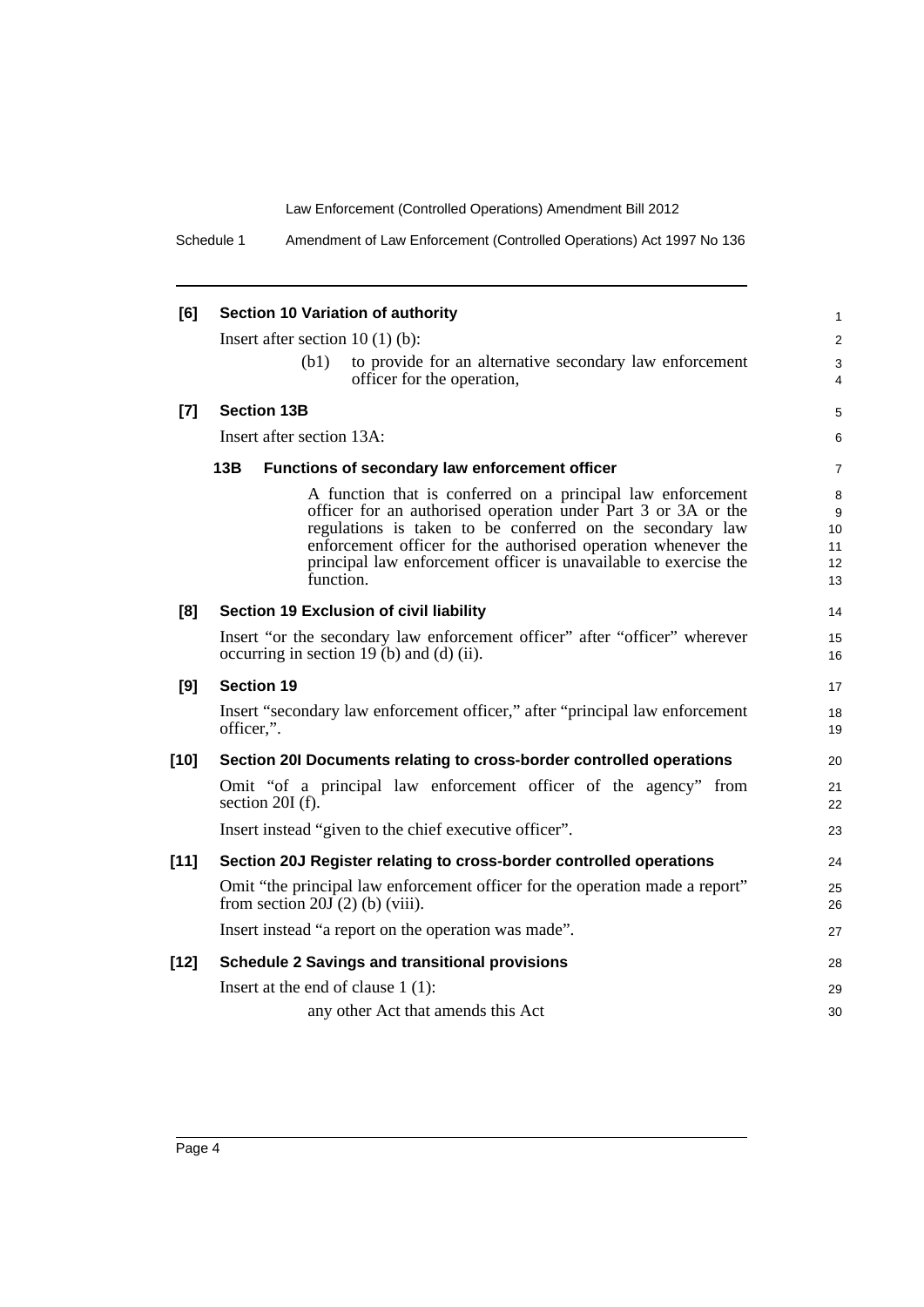Consequential amendment of Law Enforcement (Controlled Operations) Regulation 2012 Schedule 2

### <span id="page-8-0"></span>**Schedule 2 Consequential amendment of Law Enforcement (Controlled Operations) Regulation 2012**

| [1] | section 21                           | Clause 12 Written notice to Ombudsman of variation of authority:                                                                                                                                                                                                                                                                                                            |
|-----|--------------------------------------|-----------------------------------------------------------------------------------------------------------------------------------------------------------------------------------------------------------------------------------------------------------------------------------------------------------------------------------------------------------------------------|
|     |                                      | Insert "or secondary law enforcement officer" after "officer" in clause 12 (d).                                                                                                                                                                                                                                                                                             |
| [2] | authorised operation: section 21     | Clause 13 Written notice to Ombudsman of receipt of report of                                                                                                                                                                                                                                                                                                               |
|     | clause $13(a)$ .                     | Omit "from the principal law enforcement officer for the operation" from                                                                                                                                                                                                                                                                                                    |
| [3] | <b>Schedule 1 Forms</b>              |                                                                                                                                                                                                                                                                                                                                                                             |
|     | Insert after item $6$ (a) in Form 1: |                                                                                                                                                                                                                                                                                                                                                                             |
|     | (a1)                                 | [Name], a law enforcement officer within the meaning of<br>the Act (the secondary law enforcement officer), may<br>conduct the controlled operation in accordance with the<br>plan of the proposed operation accompanying the<br>Application whenever the principal law enforcement<br>officer is unavailable to conduct, and to have responsibility<br>for, the operation. |
| [4] | Schedule 1, Form 2                   |                                                                                                                                                                                                                                                                                                                                                                             |
|     | Insert after item $6(a)$ :           |                                                                                                                                                                                                                                                                                                                                                                             |
|     | (a1)                                 | [Name], a law enforcement officer within the meaning of<br>the Act (the <i>secondary law enforcement officer</i> ), may<br>conduct the cross-border controlled operation:                                                                                                                                                                                                   |
|     |                                      | (i)<br>whenever the principal law enforcement officer is<br>unavailable to conduct, and to have responsibility<br>for, the operation, and                                                                                                                                                                                                                                   |
|     |                                      | in accordance with the plan of the proposed<br>(ii)<br>operation<br>accompanying the Application,<br>in<br>participating jurisdictions namely:<br>[List the participating jurisdictions in which the<br>controlled conduct is, or is likely, to be engaged in                                                                                                               |
| [5] | Schedule 1, Form 3                   |                                                                                                                                                                                                                                                                                                                                                                             |
|     |                                      |                                                                                                                                                                                                                                                                                                                                                                             |
|     | Insert after item $3$ (b):           |                                                                                                                                                                                                                                                                                                                                                                             |

1 2 3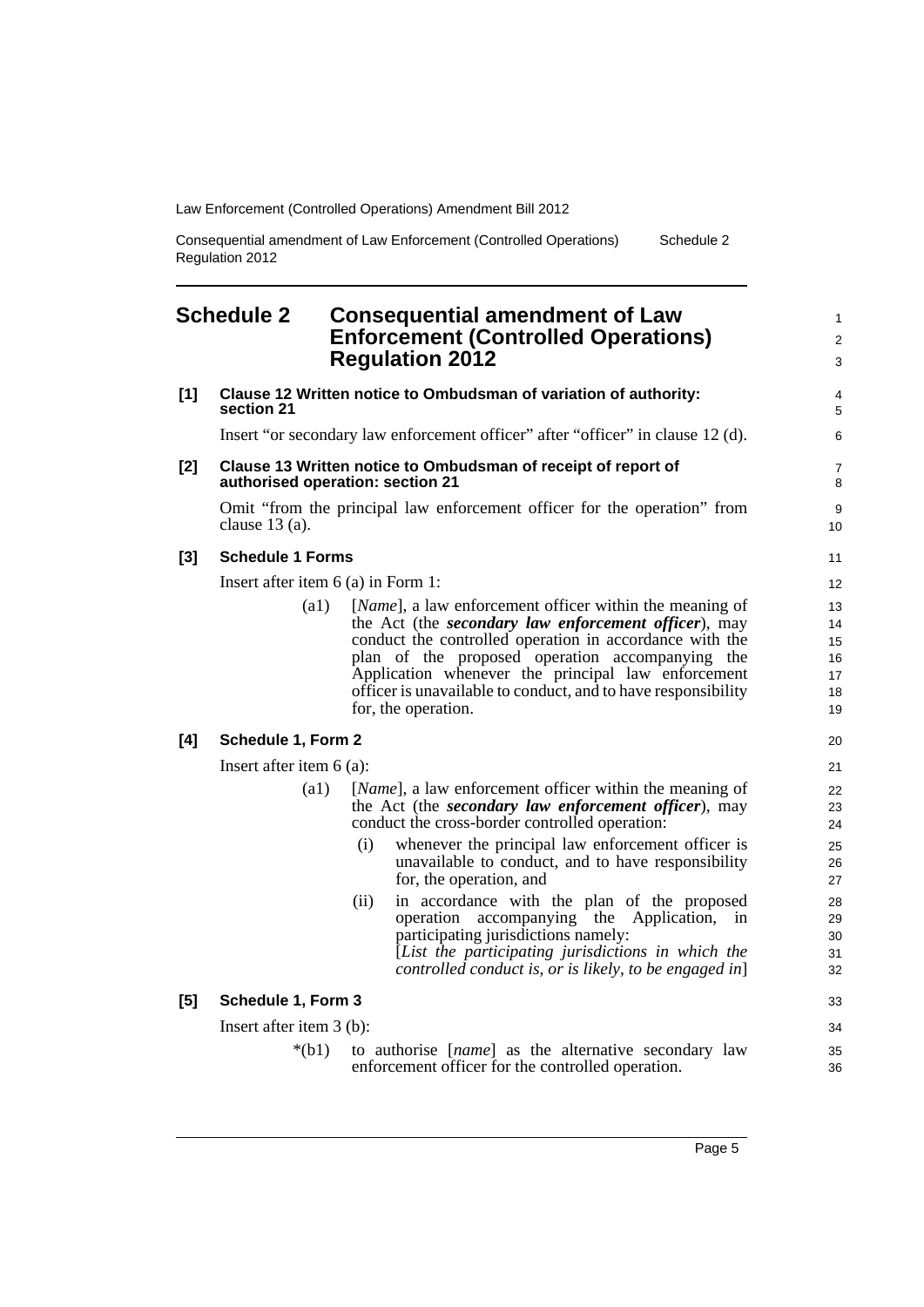Schedule 2 Consequential amendment of Law Enforcement (Controlled Operations) Regulation 2012

#### **[6] Schedule 2 Code of conduct**

| Omit "the principal law enforcement officer for the operation" from    | $\mathcal{P}$ |
|------------------------------------------------------------------------|---------------|
| clause $4$ (b).                                                        | 3             |
| Insert instead "the law enforcement officer who is conducting, and has | 4             |
| responsibility for, the operation".                                    | 5             |

1